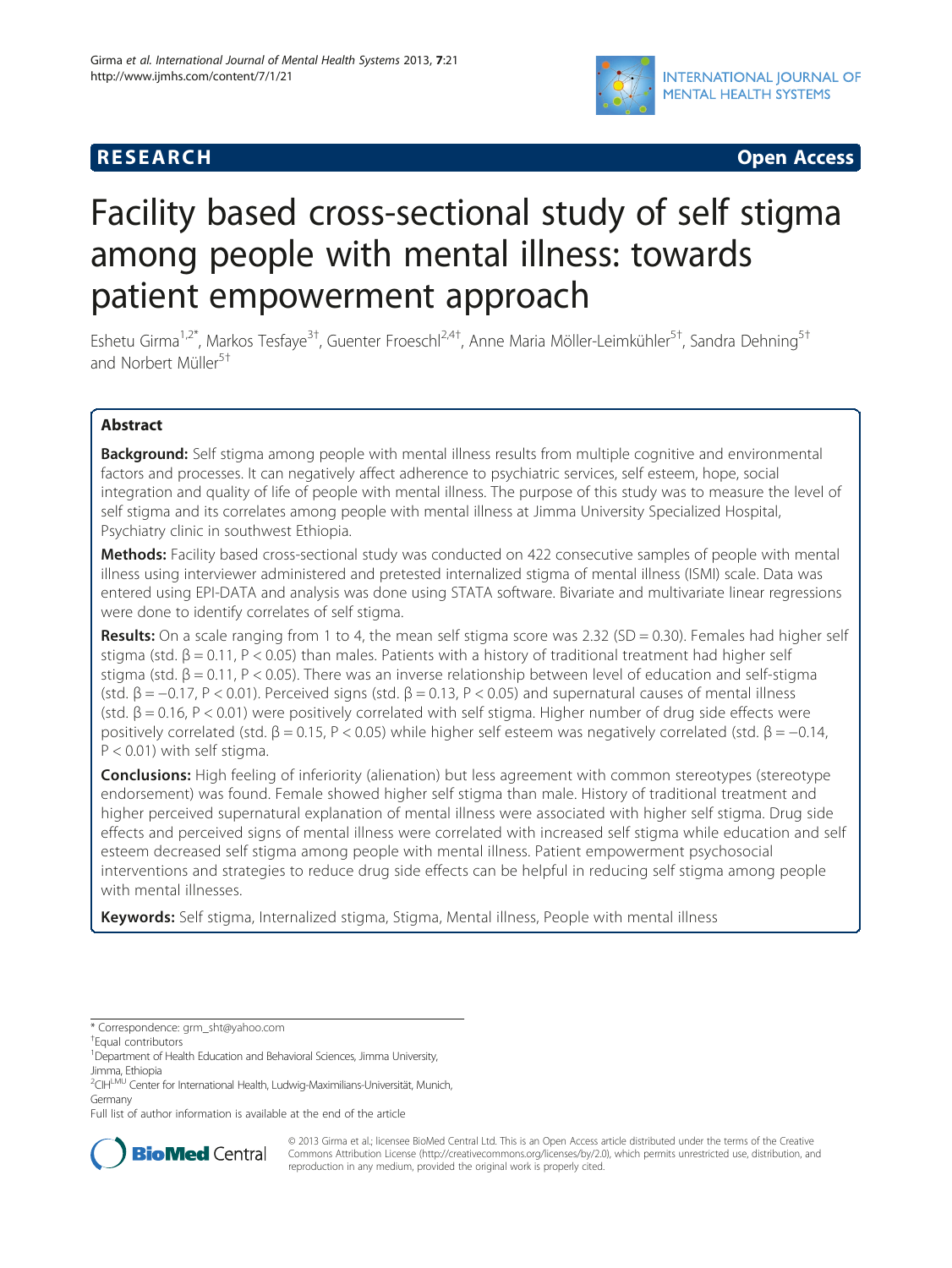### Background

Stigma against people with mental illness is a complex public health problem which exists in different forms and many actors like the public, family members, media, patients themselves and even sometimes the health providers are involved [\[1](#page-7-0)-[3](#page-7-0)]. Studies indicated that public stigma against people with mental illness is highly associated with self stigma among the patients [\[4,5](#page-7-0)]. Since self stigma can also exist without actual stigma from the public, more hidden and inside, it seems to be the worst form of stigma against people with mental illness and can directly affect the patients over all well being [\[6\]](#page-7-0). For example, researchers have shown that self stigma among people with mental illness affects adherence to psychiatric services, self esteem, hope and quality of life negatively [\[7-10](#page-7-0)]. Moreover, it is also a great barrier for social integration [[6](#page-7-0)]. On the other hand, social integration is usually reported to be one of the most effective strategies for reducing both self and public stigma against people with mental illness [\[11](#page-7-0)]. Generally, it is a result of multiple cognitive and environmental processes and factors.

When people with mental illness bear high level of self stigma, they may have less resistance capability to public stigma, and thus submissive to discriminatory behaviors so that it negatively affects the rehabilitation and treatment processes of the patients. For instance, more than two thirds of people with mental illness in England reported that they have stopped doing things they wanted to do because of self stigma. Two thirds of people with mental health problems live alone about four times more than the general population [\[12\]](#page-7-0).

Systematic reviews of stigma identified that combating wrongly held beliefs about mental illness, improving selfesteem, empowerment (education), help seeking behavior, protesting stigma and advocacy for mental health as the most important self stigma reduction strategies concerning the patients. In these reviews, targeting high risk groups was suggested to combat self stigma among people with mental illness [[13,14](#page-7-0)]. High delay in treatment seeking for mental illness was reported among Jimma University specialized hospital (where the current study was conducted) mental illness attendants [[15\]](#page-7-0) which might be attributed to self stigma.

Studies conducted using the internalized stigma of mental illness (ISMI) scale in Europe and Iran reported high prevalence of self stigma among people with schizophrenia [[16,17](#page-7-0)]. A study in the capital city of Ethiopia on outpatients with schizophrenia using the same scale also reported high prevalence of self stigma [\[18](#page-7-0)]. In the above study, patients who were living in rural areas were more likely to exhibit higher self stigma than urban residents. Being single as marital status also predicted higher self stigma. Patients with psychotic symptoms scored significantly higher self stigma [[18](#page-7-0)].

Those patients who receive modern psychiatric treatment are expected to have lower self stigma if they pass through a systematic psychosocial approach beside the biomedical treatment model process. But the level and correlates of self stigma among new and follow-up psychiatric patients in southwest Ethiopia particularly in Jimma University Specialized Hospital (JUSH) Psychiatry clinic attendants has not been investigated. The main purpose of this study was hence, to measure the level of self stigma and its correlates among JUSH, Psychiatry clinic attendants of people with mental illness in southwest Ethiopia.

#### Methods

#### Study design and setting

Hospital based cross-sectional study was conducted from June to August 2012 in Jimma University specialized hospital (JUSH) among psychiatric service attendants. JUSH is a teaching and referral hospital located in Jimma city 352 km southwest of Addis Ababa, Ethiopia. Each year, the hospital serves for approximately 9, 000 inpatients and 80,000 outpatients with a catchment population of about 15 million [\[19](#page-7-0)]. Psychiatry is among the 15 clinical services in the hospital serving psychiatric patients coming from Jimma area as well as patients referred from other health institutions in the southwestern region of the country. Over one thousand outpatients receive psychiatric care monthly. It also provides inpatient and outreach services [\[20](#page-7-0)].

#### Sampling procedure

Representative sample of 422 consecutive new and followup psychiatric services attendants were included in this study. The sample size was determined using single population proportion formula by assuming 50% level of self stigma to get the maximum sample size, at 95% confidence level and considering and a 5% margin of error and non-response contingency. Respondents were screened using the Clinical Global Impression (CGI) scale to assess their eligibility to participate in the interview for the study [[21](#page-7-0)]. The scale assesses the degree of the severity of the patients' mental illness, improvement of their illness and efficacy index of therapeutic and drug side effects. New patients were screened only for the severity of their illness. Using this scale and their clinical experience, the psychiatric nurses identified the eligible respondents. Patients who were severely psychotic, incoherent and too disorganized to engage in the interviews of the study were excluded. Therefore, patients included in the study were only those who were above 18 years old and rated with at least a less severe state of mental illness, on improvement and good efficacy index by the psychiatry nurses.

#### Data collection procedure

Data was collected by trained psychiatric nurses at JUSH, Psychiatry clinic through interviewer-administered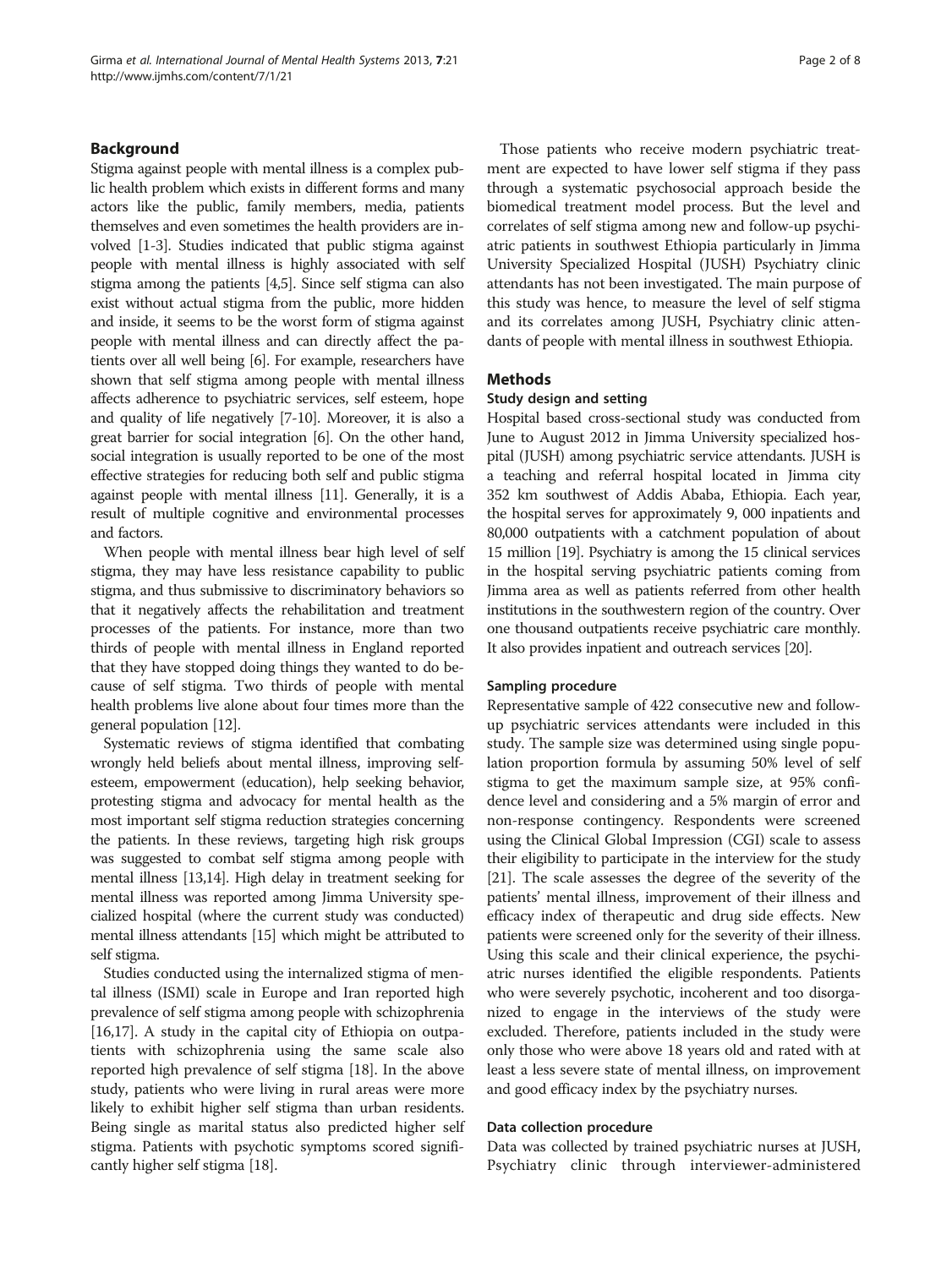questionnaires and a patient chart review to identify their diagnosis and other medical information. The data collection was supervised by specialist mental health workers. Data collectors and the supervisors were trained on the contents and procedures of the data collection.

### Measurement

To measure self stigma among the patients, the Internalized Stigma of Mental Illness (ISMI) Scale [[22](#page-7-0)] was used. The scale has been used in several studies [[16](#page-7-0)-[18,22\]](#page-7-0) . The ISMI scale have a total of 29 items on a 4-point Likert  $(1 =$ strongly agree to  $4 =$  strongly disagree) measure containing five subscales; Alienation (6 items), Stereotype Endorsement (7 items), Discrimination Experience (5 items), Social Withdrawal (6 items), and Stigma Resistance (5 items). Alienation is "the subjective experience of being less than a full member of society". The Stereotype Endorsement is "the degree to which patients agreed with common stereotypes about people with a mental illness". The Discrimination Experience measures "respondents' perceptions of the way they tend to be treated by others". The Social Withdrawal measures the self exclusion from social events/situation due to mental illness". The Stigma Resistance subscale is "a person's ability to resist stigma" [\[17](#page-7-0)]. Unlike the above four subscales, higher score in this subscale indicated lower stigma resistance. Overall self stigma score was obtained by summing the scores of the five subscales. Higher score showed higher self stigma.

A study in Iran showed that the ISMI subscales had reliability values (Cronbach's alpha) of (alienation = 0.84, stereotype endorsement =  $0.71$ , discrimination experience =  $0.87$ , social withdrawal =  $0.85$  and stigma resistance  $= 0.63$ ). In the current study, the following reliability values (Cronbach's alpha) were found: alienation = 0.84, stereotype endorsement = 0.73, discrimination experi- $\text{ence} = 0.79$ , social withdrawal = 0.77, stigma resistance = 0.65, over all self stigma  $= 0.89$ .

In addition to the ISMI scale, self esteem was measured using the Rosenberg self-esteem scale [[23](#page-7-0)]. The scale has 10 Likert scale items with possible scores of  $1 =$  strongly agree to 4 = strongly disagree. Higher score indicated higher self esteem. In addition, checklist was used to extract relevant data on the diagnosis and other medical information or data (example: co-morbidity and drug side effects) from the patients' charts in the clinic. The questionnaire also included socio-demographic and psychographic characteristics related to mental illness (example: perceived causes and signs of mental illness and exposure to mental illness information).

The whole questionnaire was translated and administered in local languages (Affan Oromo and Amharic) and it was back translated to English to ensure semantic equivalence. The questionnaire was also pre-tested in the psychiatric clinic before the main study. Based on the pre-test, some items were modified and more clarifications were given to the data collectors on items which were not understood well.

#### Statistical analysis

After checking for the completeness of each questionnaire, data entered was done using EPI-DATA version 3.1 and then exported to STATA version 10.0 for analysis. A frequency table was computed for socio-demographic and other variables. Stigma scores were checked for normal distribution. Tests of significant mean differences  $(t$  test and ANOVA) of stigma scores and other variables were done for each of the five subscales of ISMI separately and for the overall self stigma scores. Six separate multivariate linear regression models were developed using variables which had significant statistical associations with the respective subscales and the overall self stigma scores during bivariate analysis. Unadjusted and adjusted standardized regression coefficients were presented for each variable in each model. A P-value <0.05 was used to declare significant statistical association. Multicollinearity between variables was checked using tolerance analysis (variance inflation factor).

### Ethical approval

Ethical approval was secured from Jimma University Research Ethics Review Board. Written permission was obtained from JUSH clinical director and the Psychiatry clinic. Written informed consent was also obtained from each study participant.

# Results

# Background characteristics

Of the total 422 respondents, 227 (53.79%) were urban residents. Two hundred and ninety six (70.14%) of the respondents were male. The mean age was  $33.11$  (SD = 11.37) years. Two hundred and nine (49.53%) of them were single in marital status. Majority were Muslim religion followers (59.24%) and Oromo ethnic groups (60.43%). One hundred and eighty six (44.08%) of them were in secondary educational status and majority were farmers (28.44%) and private enterprise workers (25.12%). Average family size was 5.37 (SD = 2.72). The average family monthly income was about  $74.70$  (SD = 120.15) USD (Table [1](#page-3-0)).

# Diagnosis, perception and experiences

The majority of the patients were diagnosed with mood (49.05%) and psychotic (36.02%) disorders. The remaining 9.00% and 5.92% were diagnosed with anxiety and other disorders (substance related and personality disorders) respectively. Beside their psychiatric diagnosis, 19 (4.50%) had co-morbidities and 194 (45.97%) reported some kind of side effects of their medication. In addition, the health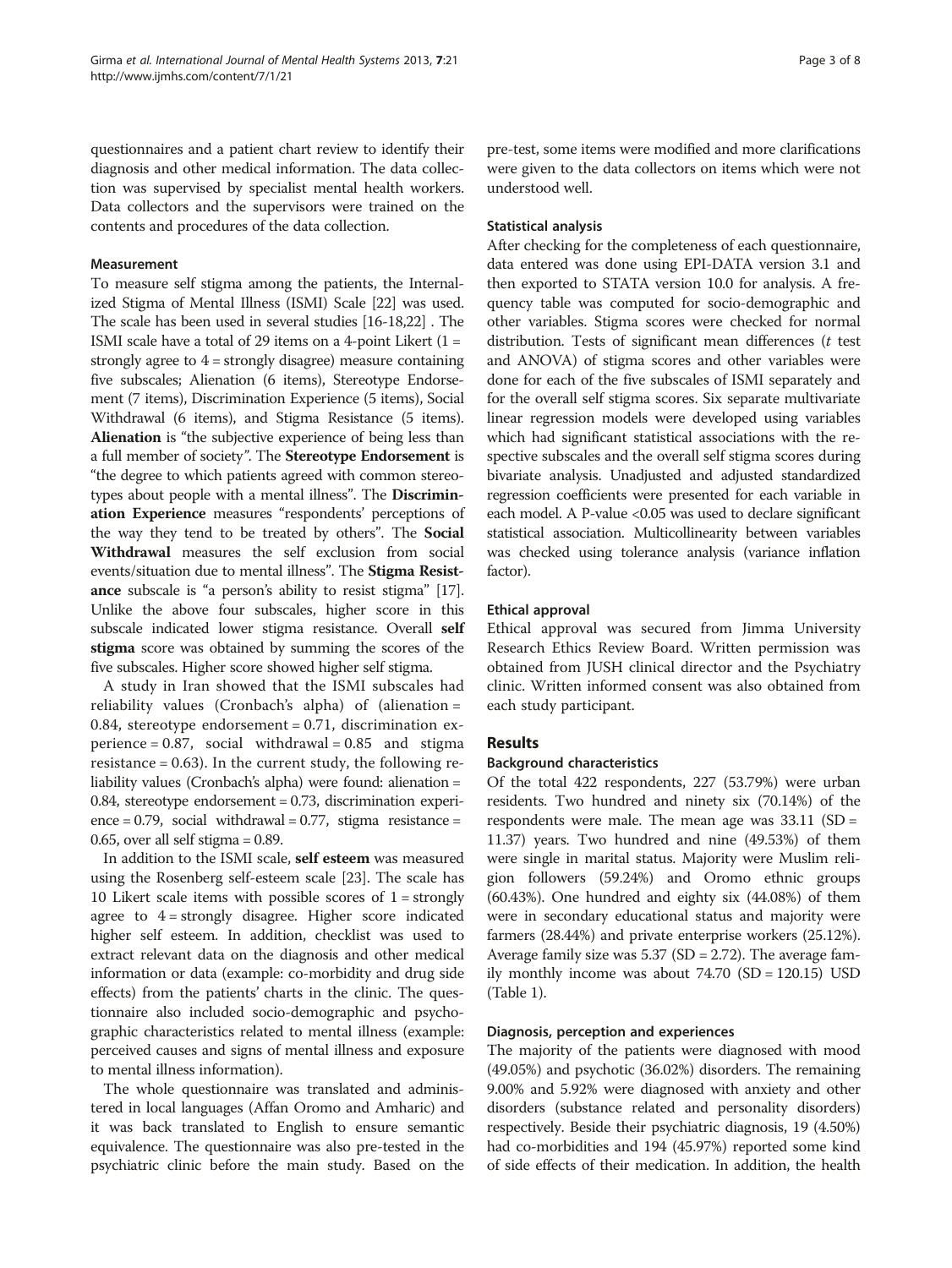<span id="page-3-0"></span>Table 1 Background characteristics of people with mental illness in Jimma University specialized hospital, Southwest Ethiopia, 2012

| <b>Characteristics</b>                  | Frequency | Percent |
|-----------------------------------------|-----------|---------|
| Sex                                     |           |         |
| Male                                    | 296       | 70.14   |
| Female                                  | 126       | 29.86   |
| <b>Marital status</b>                   |           |         |
| Single                                  | 209       | 49.53   |
| Married                                 | 183       | 43.36   |
| Divorced and widowed                    | 30        | 7.11    |
| Religion                                |           |         |
| Muslim                                  | 250       | 59.24   |
| Orthodox                                | 116       | 27.49   |
| Others (Protestant, Catholic, Waqefeta) | 56        | 13.27   |
| <b>Ethnicity</b>                        |           |         |
| Oromo                                   | 255       | 60.43   |
| Amhara                                  | 64        | 15.17   |
| Others (Keffa, Dawro, Gurage)           | 103       | 24.41   |
| <b>Educational status</b>               |           |         |
| Could not read and write                | 45        | 10.66   |
| Read and write only                     | 37        | 8.77    |
| Elementary                              | 83        | 19.67   |
| Secondary                               | 186       | 44.08   |
| Higher education                        | 71        | 16.82   |
| Occupation                              |           |         |
| Farmer                                  | 120       | 28.44   |
| Private enterprise                      | 106       | 25.12   |
| Government employee                     | 80        | 18.96   |
| Student                                 | 57        | 13.51   |
| Others (housewife and unemployed)       | 59        | 13.98   |
| Setting                                 |           |         |
| Rural                                   | 195       | 46.21   |
| Urban                                   | 227       | 53.79   |

providers identified a mean of 2.53 (SD = 0.97) number of side effects attributed to the patients' medications. The mean time since the onset of the patients mental illness was  $5.87$  (SD = 4.80) years while the mean time since the start of medical follow up was 4.55 (4.25) years. Mean number of visits to the psychiatric hospital was 21.51  $(SD = 22.56)$ . Two hundred and sixteen  $(51.18%)$  ever had experience of traditional treatment before seeking help at the psychiatric clinic.

Seventy six (18.01%) had family/relative with a history of mental illness episodes. Regardless of the contents of the messages, 16.59%, 15.17% and 3.08% watched and heard about mental illness on television, radio and in religious

places respectively in the period of one year before the time of data collection. Stress, rumination and drug addiction were the leading perceived causes of mental illness and sleep disturbance, talking to oneself and showing strange behaviours were the top three perceived signs of mental illnesses (Figure [1\)](#page-4-0). Majority of the respondents, 407 (96.45%) believed that mental illness can be cured. The mean self esteem score was  $2.68$  (SD = 0.27).

#### Stigma scores and their correlates

For each of the five subscales of ISMI and the overall self stigma scores a separate linear regression multivariate models were developed by entering variables which had significant statistical associations with the respective subscales and the overall self stigma scores during bivariate analysis.

#### Alienation

Out of a four point scale, the mean alienation (feeling of being inferior) score was  $2.46(SD = 0.50)$ . Females had significantly higher alienation (std. β = 0.11, P < 0.05) than males. Those patients who ever had traditional treatment had also higher alienation (std. β = 0.15, P < 0.01). Higher education level was significantly correlated with lower alienation (std.  $\beta$  = -0.18, P < 0.001) while higher scores of perceived supernatural causes of mental illness was significantly correlated with increased alienation (std. β = 0.11, P < 0.05). As the duration treatment increased, alienation score decreased significantly (std.  $\beta$  = -0.12, P < 0.05). This model explained 15% of the variance of alienation.

#### Stereotype endorsement

The mean score for agreeing on the common stereotypes about people with a mental illness was  $2.20$  (SD = 0.34). Compared with farmers, private enterprise workers (std. β = −0.23, P < 0.01), government employees (std. β = −0.14, P < 0.05) and students (std.  $\beta$  = -0.18, P < 0.01) had significantly lower stereotype endorsement scores. Patients with higher education (std. β = -0.16, P < 0.01) and higher self esteem (std. β = -0.11, P < 0.05) had lower stereotype endorsement. Higher perceivement of supernatural causes of mental illness was correlated with higher stereotype endorsement (std.  $\beta$  = 0.16, P < 0.01). The model explained 13% of the variance in stereotype endorsement.

#### Discrimination experience

Mean perceived discrimination score was 2.28 (SD = 0.42). As education level increases, discrimination experience score decreases significantly (std.  $\beta$  = −0.13, P < 0.05). Respondents with higher score in perceived supernatural causes (std. β = 0.13, P < 0.01) and higher number of drug side effects (std.  $\beta$  = 0.16, P < 0.01) had higher discrimination experience scores. The explained variance of this model was 10%.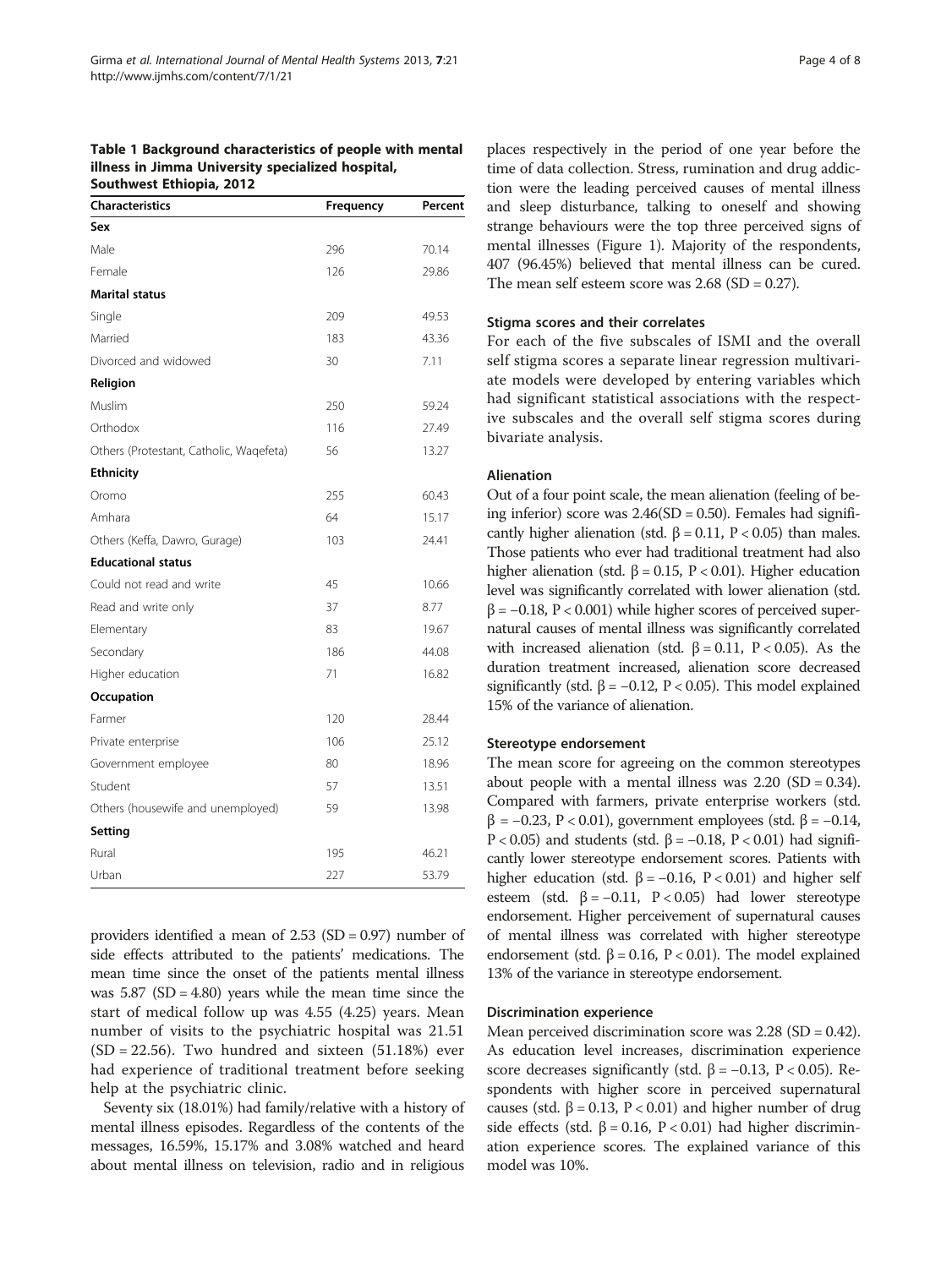<span id="page-4-0"></span>

#### Social withdrawal

Mean score for self exclusion from social events was 2.27  $(SD = 0.38)$ . Experiences with traditional treatment were significantly associated with an increase in social withdrawal score (std. β = 0.14, P < 0.01). Significant decrease in social withdrawal was observed as the educational status of individuals increased (std. β = −0.11, P < 0.05) while there was a significant increase in social withdrawal when the score in perceived supernatural causes of mental illness increased (std. β = 0.13, P < 0.01). The model explained only 7% of the variance in social withdrawal.

# Stigma resistance

The mean score for stigma resistance subscale was 2.41  $(SD = 0.40)$ . Patients with substance related disorders and personality disorders (std.  $β = -0.13$ ,  $P < 0.01$ ) had significantly better stigma resistance than patients with diagnosis of mood disorder. Patients with higher education (std. β =  $-0.10$ , P < 0.05) and higher self esteem (std. β = −0.40, P < 0.001) had better stigma resistance compared with their counterparts. This model explained 20% of the variance in stigma resistance (Table [2](#page-5-0)).

#### Overall self stigma

The overall self stigma mean score was  $2.32$  (SD = 0.30). Among the total respondents, 25.12% of them showed 2.5 and above self stigma score. Compared with males, females had higher self stigma (std. β = 0.11, P < 0.05). Private enterprise workers had significantly lower self stigma (std.  $\beta$  = -0.15, P < 0.05) than farmers. Patients who ever had traditional treatment had higher self stigma (std. β = 0.11,  $P < 0.05$ ) than patients without a history of traditional treatment. Higher education was significantly correlated with lower self stigma (std. β = -0.17, P < 0.01). Increase in perceived signs (std. β = 0.13, P < 0.05) and perceived supernatural causes of mental illness (std. β = 0.16, P < 0.01) was significantly correlated with an increase in self stigma among patients with mental illness. Higher number of drug side effects positively correlated (std.  $\beta = 0.15$ , P < 0.05) while higher self esteem negatively correlated (std.  $β = -0.14$ , P < 0.01) with self stigma. The multivariate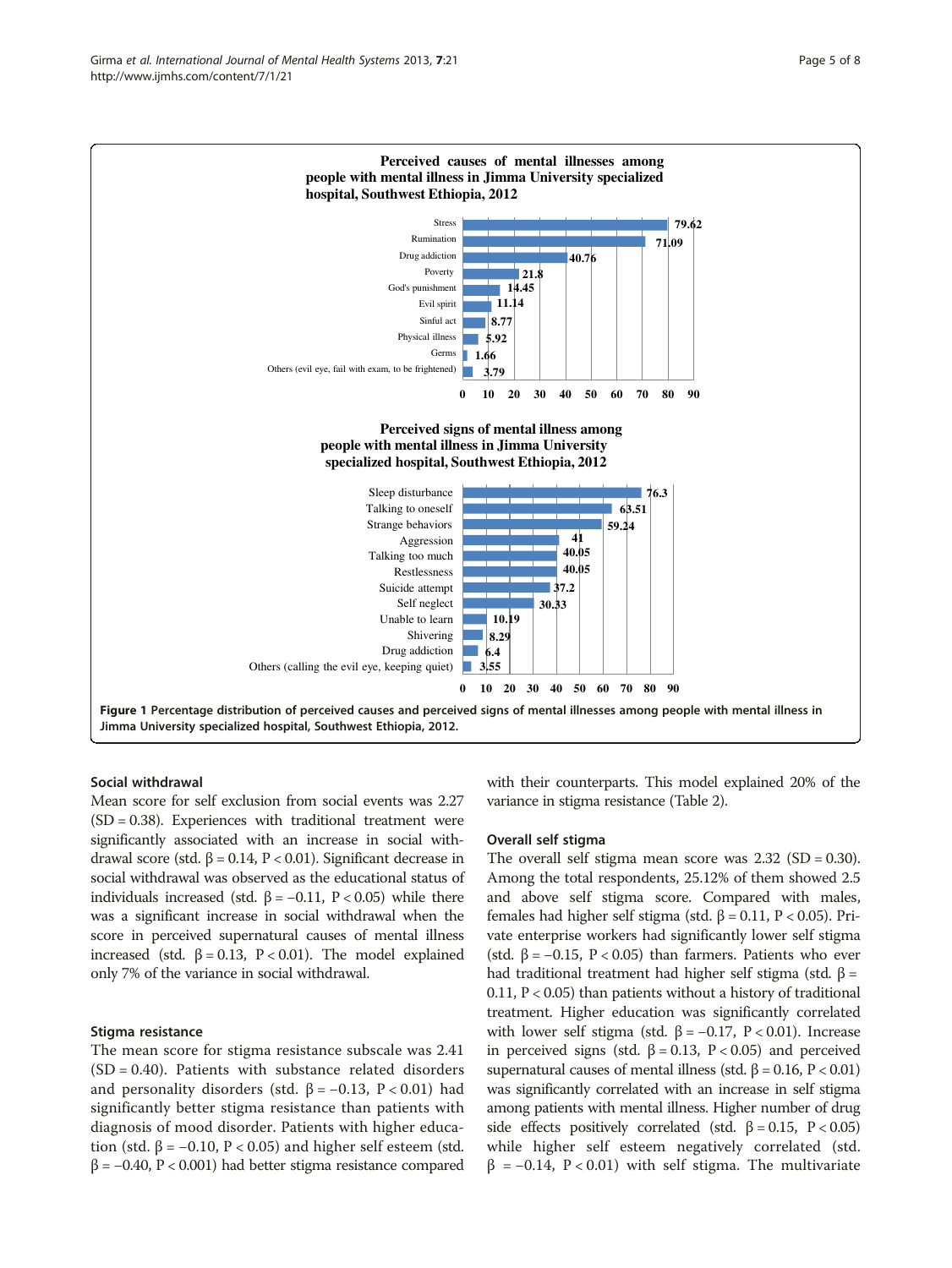#### <span id="page-5-0"></span>Table 2 Determinants of self stigma subscales among people with mental illness in Jimma University Specialized hospital, Southwest Ethiopia, 2012

| ייי יי                                              | $\cdots \cdots$        |                                                   |
|-----------------------------------------------------|------------------------|---------------------------------------------------|
| Subscale                                            | Unadjusted $\beta$     | Adjusted $\beta$<br>(standardized) (standardized) |
| <b>Alienation</b>                                   |                        |                                                   |
| Female                                              | $0.15***$              | $0.11$ <sup>*</sup>                               |
| Ever had traditional treatment                      | $0.20***$              | $0.15***$                                         |
| Any drug side effect                                | $0.20***$              | 0.03                                              |
| Education                                           | $-0.16$ <sup>**</sup>  | $-0.18***$                                        |
| Perceived signs of mental illness                   | $0.21***$              | $0.14$ <sup>*</sup>                               |
| Perceived supernatural causes                       | $0.16***$              | $0.10^{*}$                                        |
| Perceived psychosocial and<br>biological causes     | $0.14***$              | 0.04                                              |
| Duration of start of treatment                      | $-0.11$ <sup>*</sup>   | $-0.12$ <sup>*</sup>                              |
| Number of drug side effects                         | $0.24***$              | 0.11                                              |
| Stereotype endorsement                              |                        |                                                   |
| Private enterprise (reference = farmers)            | $-0.01$                | $-0.23$ **                                        |
| Government employee<br>(reference = farmers)        | $-0.11$                | $-0.14$ <sup>*</sup>                              |
| Student (reference = farmers)                       | $-0.32$ <sup>***</sup> | $-0.18$ **                                        |
| Others (reference = farmers)                        | $-0.28$ ***            | $-0.11$                                           |
| Urban                                               | $-0.15$ **             | 0.08                                              |
| Education                                           | $-0.26***$             | $-0.16$ **                                        |
| Perceived supernatural causes                       | $0.19***$              | $0.16***$                                         |
| Exposure to mental illness<br>information           | $-0.14$ **             | $-0.07$                                           |
| Duration of start of treatment                      | $-0.11$ <sup>*</sup>   | $-0.06$                                           |
| Self esteem                                         | $-0.15$ **             | $-0.11$ <sup>*</sup>                              |
| <b>Discrimination experience</b>                    |                        |                                                   |
| Any side effect                                     | $0.20***$              | 0.07                                              |
| Education                                           | $-0.10$ <sup>*</sup>   | $-0.13$ <sup>*</sup>                              |
| Perceived signs                                     | $0.21$ ***             | $0.13*$                                           |
| Perceived supernatural causes                       | $0.18***$              | $0.13***$                                         |
| Perceived psychosocial and<br>biological causes     | $0.12^{\degree}$       | $-0.01$                                           |
| Number of drug side effects                         | $0.24***$              | $0.16***$                                         |
| Social withdrawal                                   |                        |                                                   |
| Ever had traditional treatment                      | $0.18***$              | $0.14***$                                         |
| Any side effects                                    | $0.14***$              | 0.07                                              |
| Education                                           | $-0.12$ <sup>*</sup>   | $-0.11$ <sup>*</sup>                              |
| Perceived supernatural causes                       | $0.16***$              | $0.13***$                                         |
| Number of drug side effects                         | $0.14***$              | 0.06                                              |
| Stigma resistance                                   |                        |                                                   |
| Anxiety disorders<br>(reference = Mood disorders)   | $-0.04$                | $-0.07$                                           |
| Psychotic disorders<br>(reference = Mood disorders) | $-0.06$                | $-0.04$                                           |
|                                                     | $-0.14$ <sup>**</sup>  | $-0.13$ <sup>**</sup>                             |

## Table 2 Determinants of self stigma subscales among people with mental illness in Jimma University Specialized hospital, Southwest Ethiopia, 2012 (Continued)

| $*$                                                                              |                       |           |
|----------------------------------------------------------------------------------|-----------------------|-----------|
| Self esteem                                                                      | $-0.42$ <sup>*</sup>  | $-0.40$   |
| Perceived supernatural causes                                                    | $0.15***$             | $0.12***$ |
| Education                                                                        | $-0.13$ <sup>**</sup> | $-0.10^*$ |
| Others (substance use and personality<br>disorders) (reference = mood disorders) |                       |           |
|                                                                                  |                       |           |

 $*P < 0.05$ ,  $*P < 0.01$ ,  $*P < 0.001$ .

model explained 18% of the variance in self stigma among people with mental illness (Table [3](#page-6-0)).

#### **Discussion**

Compared with other studies using ISMI scale in Iran, Europe, USA and Ethiopia [\[16](#page-7-0)-[18,24\]](#page-7-0), a lower score of self stigma was found in this study. This could be attributed to the difference in the severity of mental illness since all the above mentioned studies were conducted only among patients with schizophrenia while the current study was conducted among patients from mild to severe mental health problems. In addition, based on the CGI screening test, patients with more severe state of illness and not able to take part in the interviews as a result, were excluded from the study which might have resulted in an obvious selection bias to the study. The fact that self stigma did not significantly differ among patients with different diagnosis in the current study might be also due to the selection bias.

Similar to a study in Europe [\[16\]](#page-7-0), the present results indicated high feelings of inferiority (alienation) but less agreement with common stereotypes (stereotype endorsement) about people with mental illness scores. Especially, females, those who ever used traditional treatment and had higher perceived supernatural causes scored significantly higher on feelings of inferiority (alienation). This could be caused by the fact that anti-stigma interventions might be targeted at only tackling the common stereotypes from the community without much emphasis on positive self feelings and image development or empowerment processes. Furthermore, these groups might have been exposed to more blaming explanation of mental illness and social disadvantages. To this point, for example, there was no statistically significant difference in self stigma with regard to frequency of hospital visit as well as duration of treatment in the hospital. These segments of the participants had not only scored higher in alienation subscale but also they have shown significantly higher results in the overall self stigma score. A possible explanation might be that less stereotype endorsement could be due to less awareness of people with mental illness about the common stereotypes held within their community [\[25](#page-7-0)].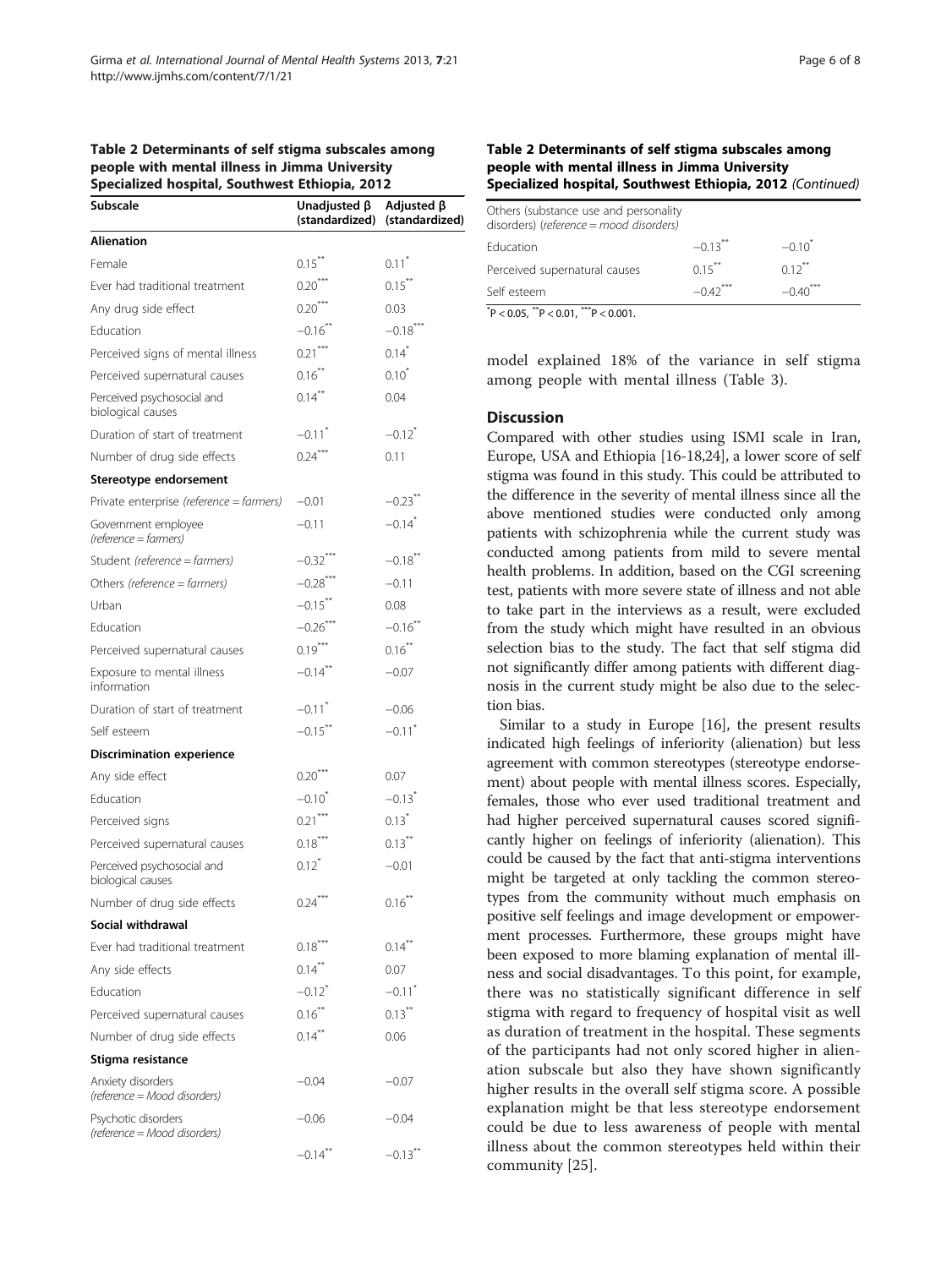<span id="page-6-0"></span>Table 3 Determinants of self stigma among people with mental illness in Jimma University Specialized hospital, Southwest Ethiopia, 2012

| Variable                                        | Unadjusted β<br>(standardized) | Adjusted $\beta$<br>(standardized) |
|-------------------------------------------------|--------------------------------|------------------------------------|
| Female                                          | $0.10^*$                       | $0.11*$                            |
| Private enterprise (reference = farmers)        | $-0.19$ **                     | $-0.15$ <sup>*</sup>               |
| Government employee<br>(reference = farmers)    | $-0.12$ <sup>*</sup>           | $-0.05$                            |
| Student (reference = farmers)                   | $-0.11$ <sup>*</sup>           | $-0.08$                            |
| Others (reference = farmers)                    | $-0.08$                        | $-0.10$                            |
| Ever had traditional treatment                  | $0.17***$                      | $0.11$ <sup>*</sup>                |
| Any side effects                                | $0.16***$                      | 0.02                               |
| Fducation                                       | $-0.21$                        | $-0.17$ **                         |
| Perceived signs                                 | $0.18***$                      | $0.13*$                            |
| Perceived supernatural causes                   | $0.23***$                      | $0.16***$                          |
| Perceived psychosocial and<br>biological causes | $0.10^*$                       | $-0.01$                            |
| Duration of start of treatment                  | $-0.11$ <sup>*</sup>           | $-0.08$                            |
| Number of drug side effects                     | $0.22***$                      | $0.15^*$                           |
| Self esteem                                     | $-0.15$ **                     | $-0.14$                            |

 $P < 0.05$ ,  $P < 0.01$ ,  $P^* > 0.001$ .

No statistical difference was observed with regard to religion, ethnicity, setting (urban/rural), marital status, age and income status. These factors were usually identified as important predictors of stigma in other studies [[17,18,24,26\]](#page-7-0). One possible explanation for why such cultural and social domains did not explain self stigma may be that most respondents were more educated and had psychosocial explanation of mental illness. Similar to a study conducted in 13 European countries [\[27](#page-7-0)], data of the present study indicate that a higher educational level of the patients is significantly associated with lower scores in overall self stigma as well as in all five subscales of the ISMI. Education turned out to be the most powerful predictor of self stigma.

In contrast to the educational status of the patients, those individuals with higher perceived supernatural explanation of mental illness had significantly higher overall self stigma and higher scores in all the five subscales. Such association could have existed since patients with high perceived supernatural causes of mental illness may have had more self blaming explanation or that such patients possibly attended to western treatment in the hospital after trials and exhaustion of unsuccessful traditional and religious healings. Similarly, a higher score of perceived sign of mental illness were associated with higher alienation and discrimination experience subscales and overall self stigma scores. In addition, as the number of drug side effects increased, there was a significant increase in discrimination experience subscale and overall self stigma.

These positive associations of higher perceived signs and number of drug side effects with self stigma can be related to the visible nature of the perceived signs and drug side effects (such as, weight gain, shaky hands, etc.) to other people.

The inverse relationship between self esteem and self stigma was reported in previous studies [\[7](#page-7-0)-[9,28\]](#page-7-0) and when we talk of self stigma, it is more or less directly or indirectly related with self esteem. In line with the above mentioned literature, a significant inverse relationship was found between self esteem on the one hand, and stereotype endorsement, stigma resistance and the overall self stigma scores on the other hand. Generally, compared with a study in a community hospital in Chicago, USA [\[25](#page-7-0)], the self esteem score obtained in this study was lower. As discussed above, this could be related to the general approach of fighting stigma by focusing on challenging the common public misconceptions and biomedical treatment without much emphasis on patient empowerment psychosocial approaches. Previous intervention suggested that patient empowerment approach is effective in reducing self stigma on Schizophrenia patients [\[29\]](#page-7-0). Because our study was conducted in a psychiatric facility and the data collectors were psychiatric nurses, there may be social desirability bias in the response of the patients. The patients who presented to the psychiatric facility might be those with lower self stigma and higher treatment seeking behavior, a fact representing a potential selection bias and limiting the potential to extrapolate this finding to patients who remained in the community.

#### **Conclusions**

High feeling of inferiority (alienation) but less agreement with common stereotypes (stereotype endorsement) about people with mental illness was found. Females showed higher self stigma than males. History of traditional treatment and higher perceived supernatural explanation of mental illness were associated with higher self stigma. An increased educational status was one of the important factors which was inversely related to self stigma among people with mental illnesses. Higher number of drug side effects and perceived signs of mental illness were significant predictors of higher self stigma while high self esteem was correlated with lower self stigma. Psychosocial patient empowerment interventions with stronger emphasis on females, who ever had traditional treatment and who keep supernatural explanations of mental illness and who have les education, is recommended. Strategies which can reduce drug side effects can be helpful in reducing self stigma among people with mental illnesses. Further studies needs to be done whether self stigma is attached to gender roles.